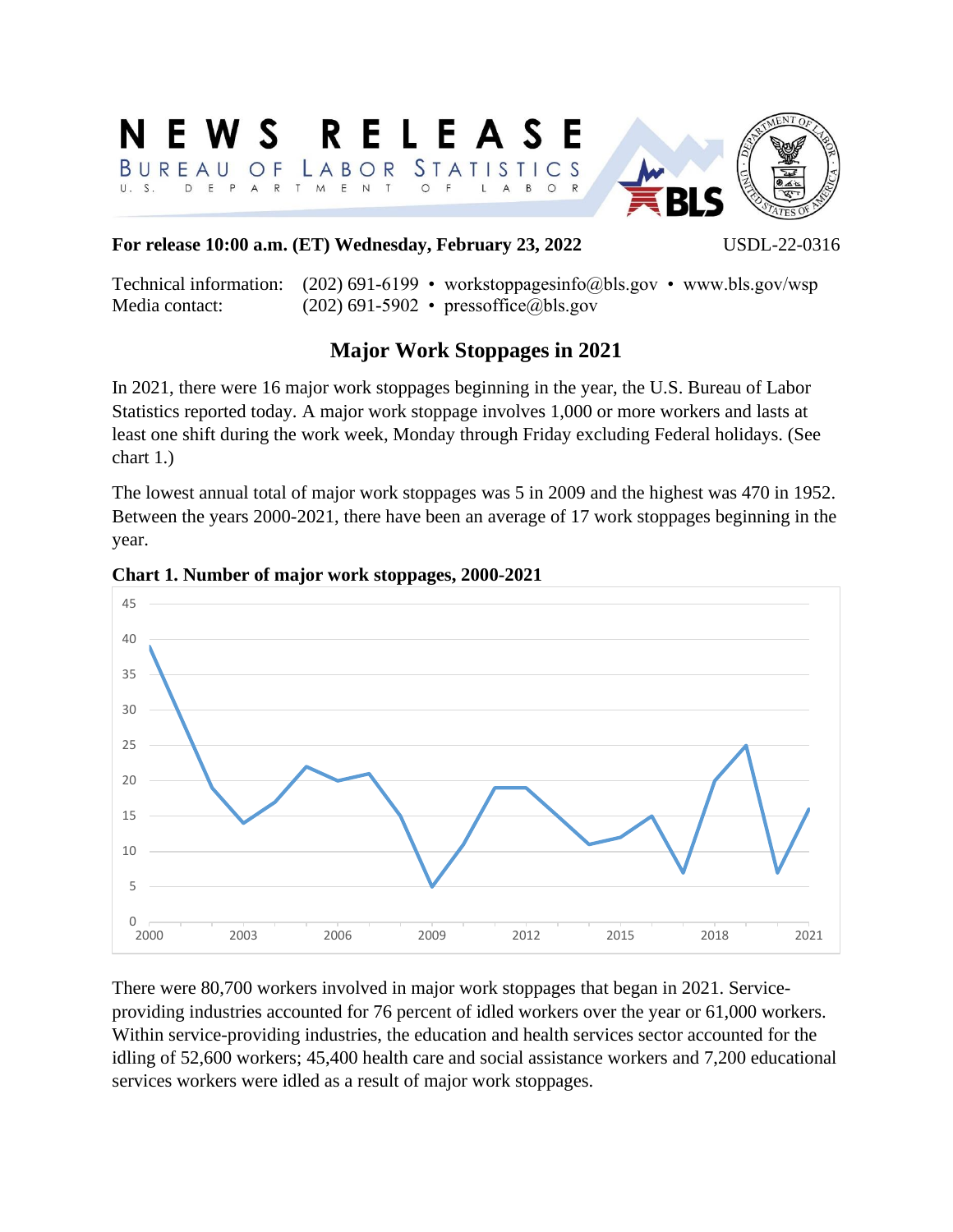In 2021, goods-producing industries accounted for 24 percent of idled workers or 19,700 workers. Within goods-producing industries, the manufacturing sector accounted for the idling of the majority of workers involved in work stoppages; 16,600 manufacturing workers were involved in major work stoppages in 2021. (See chart 2.)



**Chart 2. Number of workers idled by industry, in thousands, 2021**

In 2021, there was one local government work stoppage, where 2,000 workers were idled 11 days resulting in 22,000 days of idleness. In private industry, 78,700 workers were idled beginning in the year, resulting in 1,081,700 cumulative days of idleness. (See chart 3.)